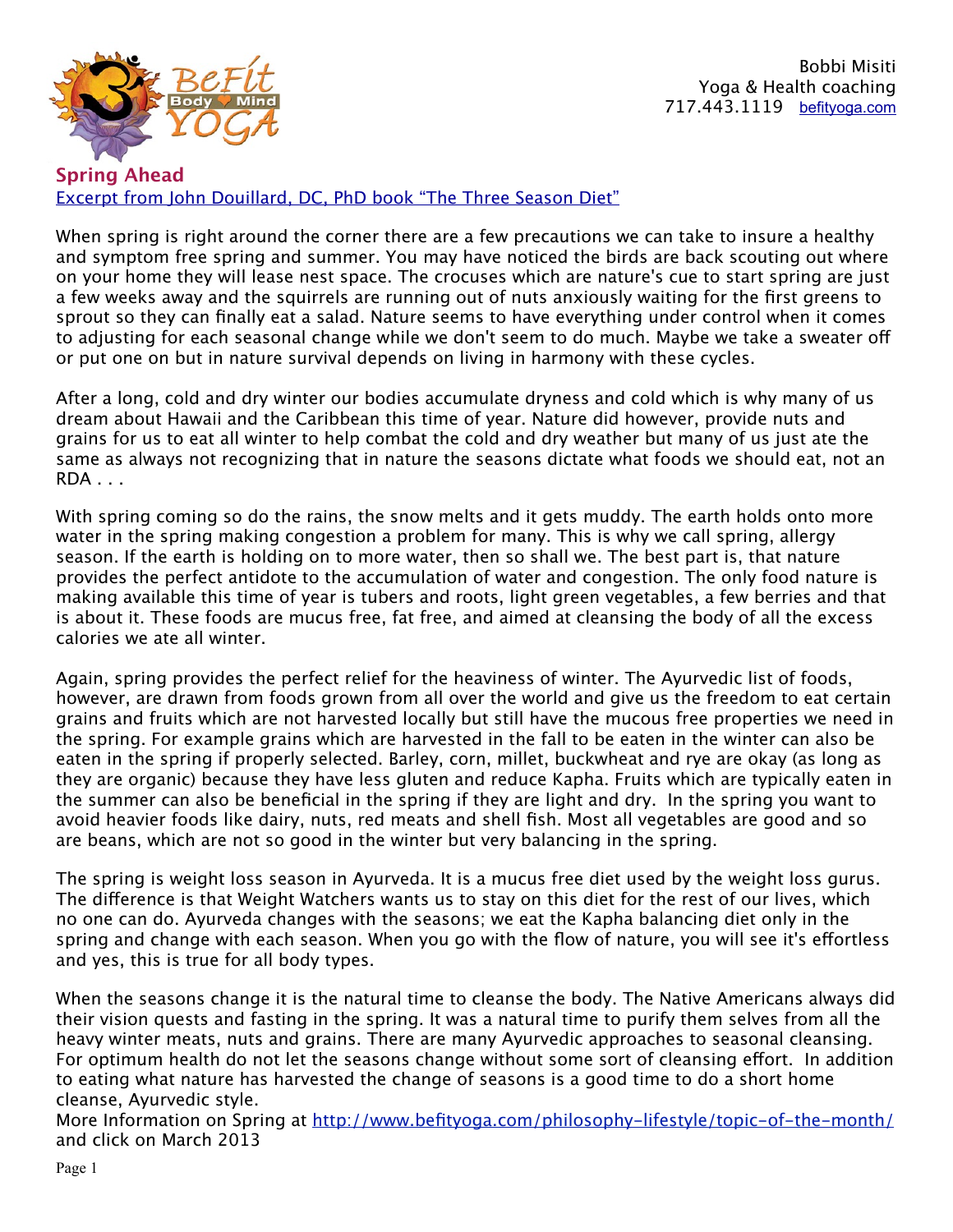

## **Summary of Spring Tips to Stay Strong and Healthy:**

- Eat more foods that are Pungent (Spicy), Bitter, Astringent / Light, Dry, Warm: such as leafy greens, spicy foods, garlicy foods.
- Eat less foods that are Sweet, Sour, Salty / Heavy, Cold, Oily: such as fried foods, ice cream, heavy dairy.
- Avoid congestive foods like refined carbs, dairy, sugar, and high fat foods.
- Sip warm water and herbal teas throughout the day (ex. hibiscus, cinnamon, clove, dandelion tea, etc)
- Eat plenty of Vitamin C rich foods like kale, brussel sprouts, broccoli, grapefruit (Vitamin C blocks the release of histamine).
- $\Omega$ , Manjistha, Turmeric, and Tulsi are good to cleanse your lymphatic system, heal your digestion, boost immunity and nourish your nervous system. Add these herbs to your diet or take them with honey.

## **Daily Routines (Dinacharya) for Spring:**

- Self Massage with sesame oil or mustard seed oil.
- Three or more times per day practice Bellows Breath: breathe quickly and with strength in and out through your nose for 30 seconds while expanding and contracting your diaphragm. Sit in silence for 1 minute.
- If possible do your practice in the morning to increase circulation, mood and immunity.
- Perform Neti irrigating your nasal passage with warm salt water. Always follow with Nasya. (Perform [Nasya](http://lifespa.com/2008/12/oil-for-your-ears-and-nose/) by dripping a few drops of oil in each nostril and sniffing or dipping a q-tip in sesame oil or Ayurvedic Nasya Oil, swirling it inside your nostrils, and inhaling deeply.)

## **Signs of Excess Kapha During Spring:**

Cold, cough, allergies, congestion, flu, fatigue, depression, weight gain.

- If you experience some of these signs:
	- o Follow the above guidelines and spring foods for closer to balance your Kapha
	- o Schedule a consult with an Ayurvedic Dr.
	- o Schedule a 3-6 day Ayurvedic detox at home or a pancha karma retreat with an Ayurvedic Dr.

Curious about a food not on this list? Taste it. If it has 2-3 of the spring tastes of spicy, bitter, or astringent, it is balancing. Prepare it in a way that is light, dry, and/or warm..